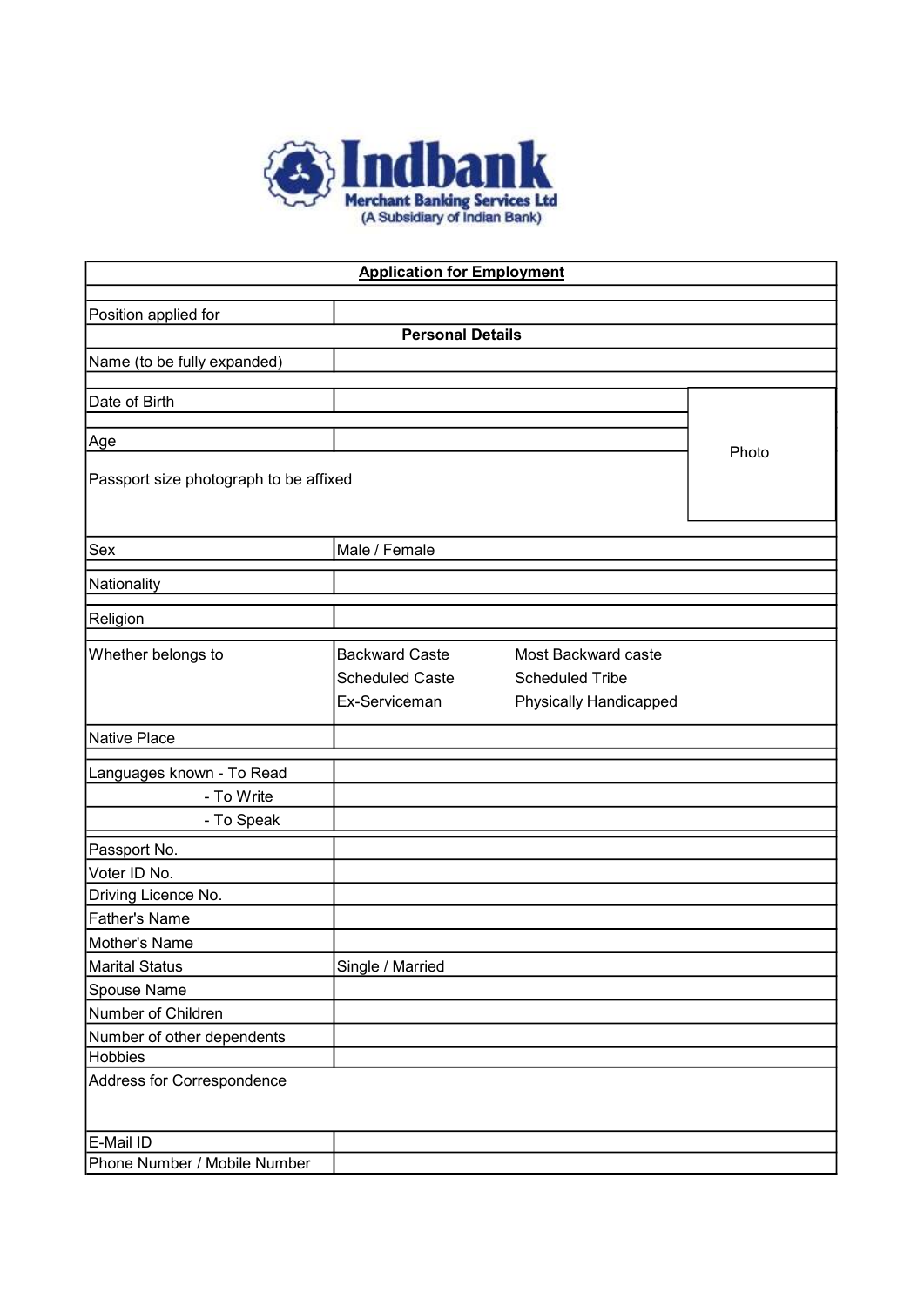| Reference (2 references to be given with Phone numbers / Contact address) |                 |                                                       |                          |            |
|---------------------------------------------------------------------------|-----------------|-------------------------------------------------------|--------------------------|------------|
|                                                                           |                 |                                                       | 2                        |            |
|                                                                           |                 | Qualifications                                        |                          |            |
|                                                                           |                 | Academic (Photocopies of Certificates to be attached) |                          |            |
| Description                                                               | Year of passing | Subject / Specialization                              | Institution / University | % of Marks |
| S.S.L.C. /                                                                |                 |                                                       |                          |            |
| Matriculation                                                             |                 |                                                       |                          |            |
| H.S.C.                                                                    |                 |                                                       |                          |            |
| Graduation                                                                |                 |                                                       |                          |            |
| Post Graduation                                                           |                 |                                                       |                          |            |
| Others                                                                    |                 |                                                       |                          |            |

| Technical - including computer literacy (Photocopies of Certificates to be attached) |                 |                          |                          |            |
|--------------------------------------------------------------------------------------|-----------------|--------------------------|--------------------------|------------|
| Description                                                                          | Year of passing | Subject / Specialization | Institution / University | % of Marks |
|                                                                                      |                 |                          |                          |            |
|                                                                                      |                 |                          |                          |            |
|                                                                                      |                 |                          |                          |            |
|                                                                                      |                 |                          |                          |            |
|                                                                                      |                 |                          |                          |            |
|                                                                                      |                 |                          |                          |            |
|                                                                                      |                 |                          |                          |            |

| NCFM / AMFI / Insurance modules (Photocopies of Certificates to be attached) |                 |            |            |  |
|------------------------------------------------------------------------------|-----------------|------------|------------|--|
| Module                                                                       | Date of Passing | Valid upto | % of Marks |  |
|                                                                              |                 |            |            |  |
|                                                                              |                 |            |            |  |
|                                                                              |                 |            |            |  |
|                                                                              |                 |            |            |  |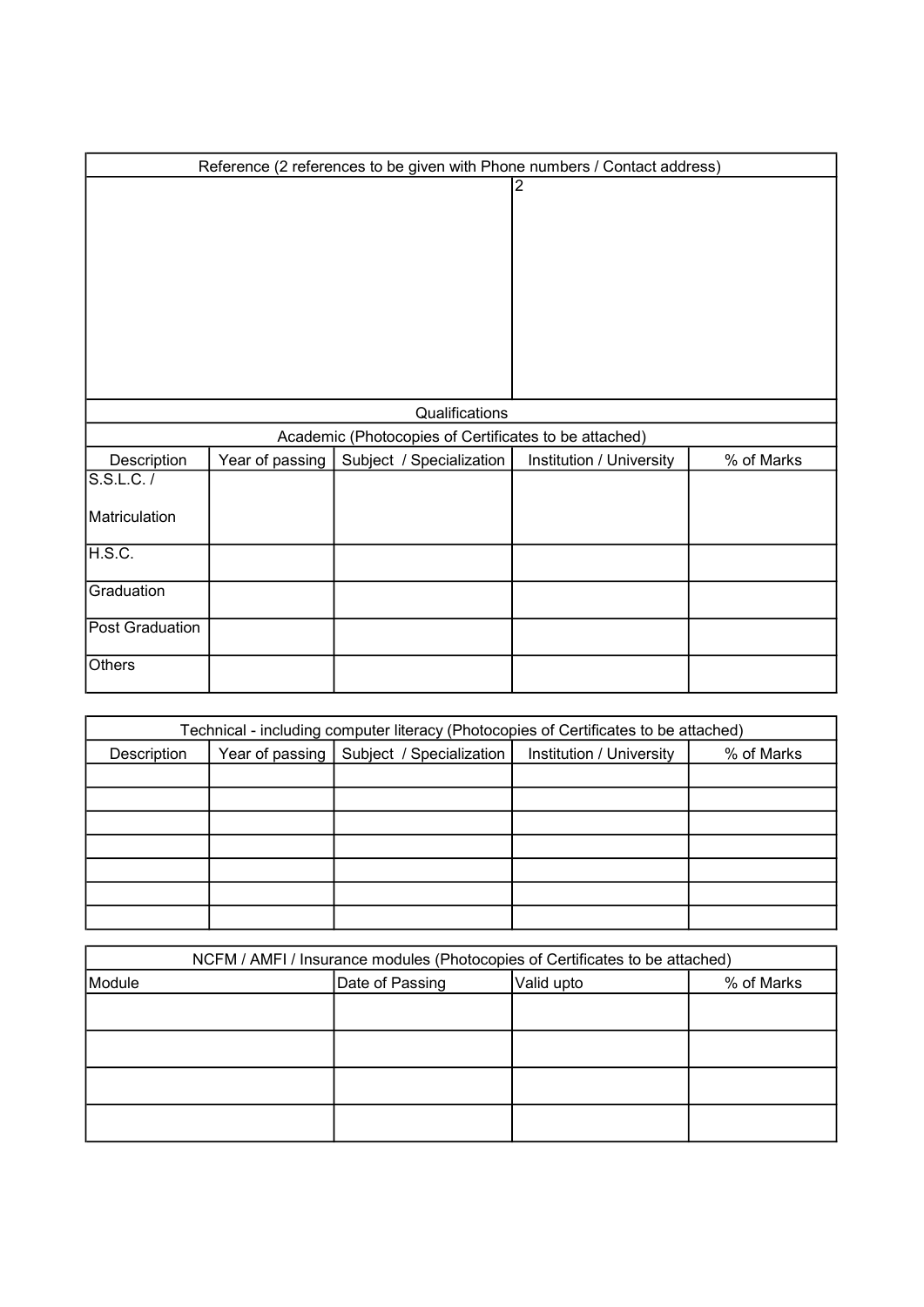| Others (Photocopies of Certificates to be attached) |                                                                                      |  |  |  |  |  |
|-----------------------------------------------------|--------------------------------------------------------------------------------------|--|--|--|--|--|
| Description                                         | Subject / Specialization   Institution / University<br>Year of passing<br>% of Marks |  |  |  |  |  |
|                                                     |                                                                                      |  |  |  |  |  |
|                                                     |                                                                                      |  |  |  |  |  |
|                                                     |                                                                                      |  |  |  |  |  |
|                                                     |                                                                                      |  |  |  |  |  |
|                                                     |                                                                                      |  |  |  |  |  |
|                                                     |                                                                                      |  |  |  |  |  |

## Experience

| Name of the  | Designation | <b>Experience</b><br>Period of service | Job profile & | Emoluments drawn  |
|--------------|-------------|----------------------------------------|---------------|-------------------|
| Organisation |             | (From - to)                            | achievements  | per annum at Cost |
|              |             |                                        |               | to Company basis* |
|              |             |                                        |               |                   |
|              |             |                                        |               |                   |
|              |             |                                        |               |                   |
|              |             |                                        |               |                   |
|              |             |                                        |               |                   |
|              |             |                                        |               |                   |
|              |             |                                        |               |                   |
|              |             |                                        |               |                   |
|              |             |                                        |               |                   |
|              |             |                                        |               |                   |
|              |             |                                        |               |                   |
|              |             |                                        |               |                   |
|              |             |                                        |               |                   |
|              |             |                                        |               |                   |
|              |             |                                        |               |                   |
|              |             |                                        |               |                   |
|              |             |                                        |               |                   |
|              |             |                                        |               |                   |
|              |             |                                        |               |                   |
|              |             |                                        |               |                   |